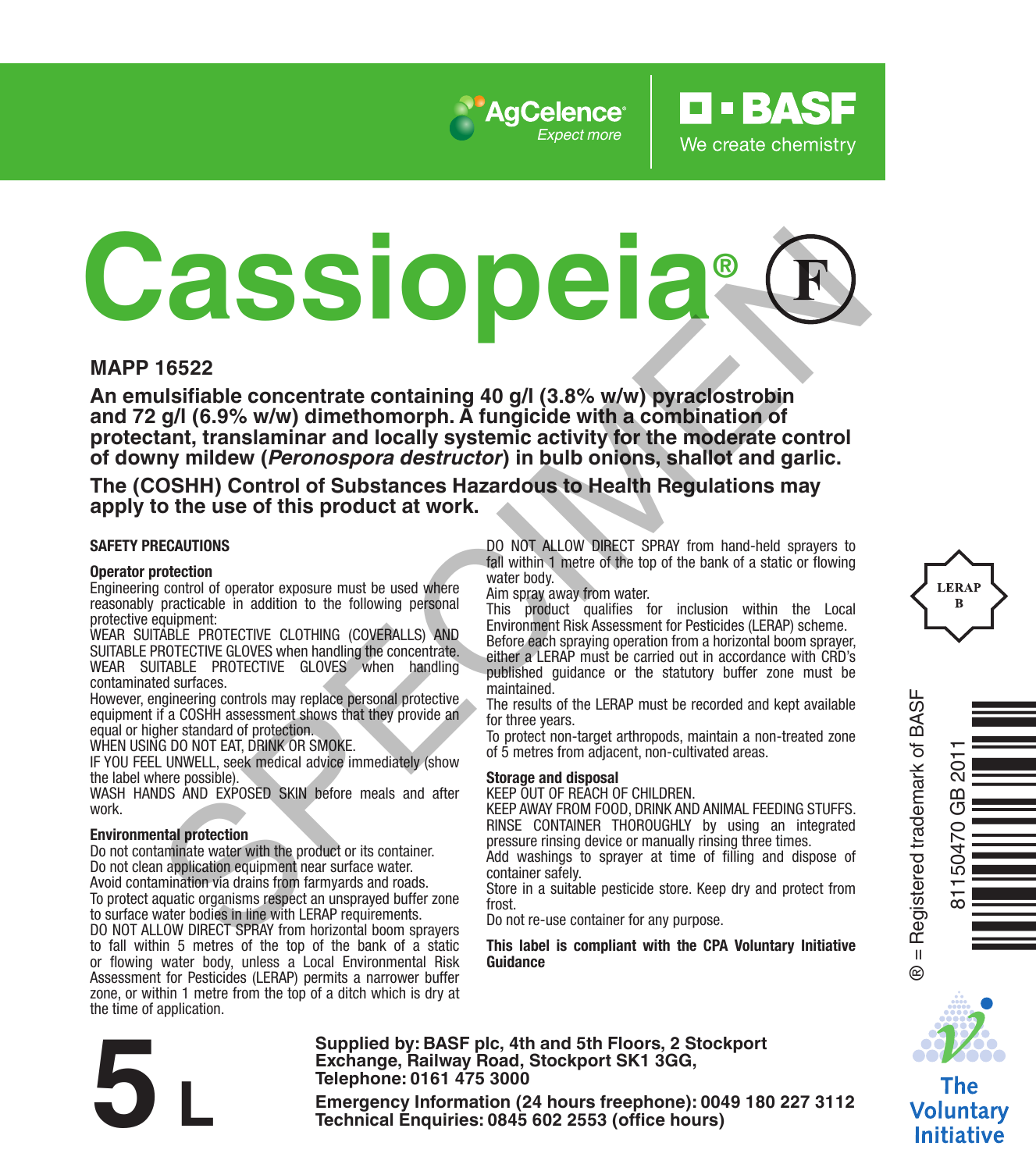# **Cassiopeia®**

**An emulsifiable concentrate containing 40 g/l (3.8% w/w) pyraclostrobin and 72 g/l (6.9% w/w) dimethomorph.**

**Danger**

# **IMPORTANT INFORMATION**

| Harmful if swallowed.<br>May be fatal if swallowed and enters<br>airways.<br><b>Causes skin irritation.</b><br>Harmful if inhaled.<br>Very toxic to aquatic life<br>with long lasting effects.                                                                                            |                                   |                                                         |                       |
|-------------------------------------------------------------------------------------------------------------------------------------------------------------------------------------------------------------------------------------------------------------------------------------------|-----------------------------------|---------------------------------------------------------|-----------------------|
| Wear protective gloves and eye/face<br>protection.<br>Avoid breathing vapours.<br>IF SWALLOWED: Immediately call a POISON<br>CENTRE or doctor/physician.<br>IF ON SKIN: Wash with plenty of soap and water.<br>Do NOT induce vomiting.<br>Take off immediately all contaminated clothing. |                                   |                                                         |                       |
| To avoid risks to human health and the environment, comply with<br>the instructions for use.                                                                                                                                                                                              |                                   |                                                         |                       |
| <b>IMPORTANT INFORMATION</b>                                                                                                                                                                                                                                                              |                                   |                                                         |                       |
| FOR USE ONLY AS AN HORTICULTURAL FUNGICIDE, as directed below:                                                                                                                                                                                                                            |                                   |                                                         |                       |
| Crop                                                                                                                                                                                                                                                                                      | <b>Maximum Individual</b><br>Dose | Maximum Number of   Latest Time of<br><b>Treatments</b> | <b>Application</b>    |
| Bulb onion,<br>shallot and garlic                                                                                                                                                                                                                                                         | 2.5 litres product<br>per hectare | 3 per crop                                              | 7 days before harvest |

# **READ THE LABEL BEFORE USE. USING THIS PRODUCT IN A MANNER THAT IS INCONSISTENT WITH THE LABEL MAY BE AN OFFENCE. FOLLOW THE CODE OF PRACTICE FOR USING PLANT PROTECTION PRODUCTS.**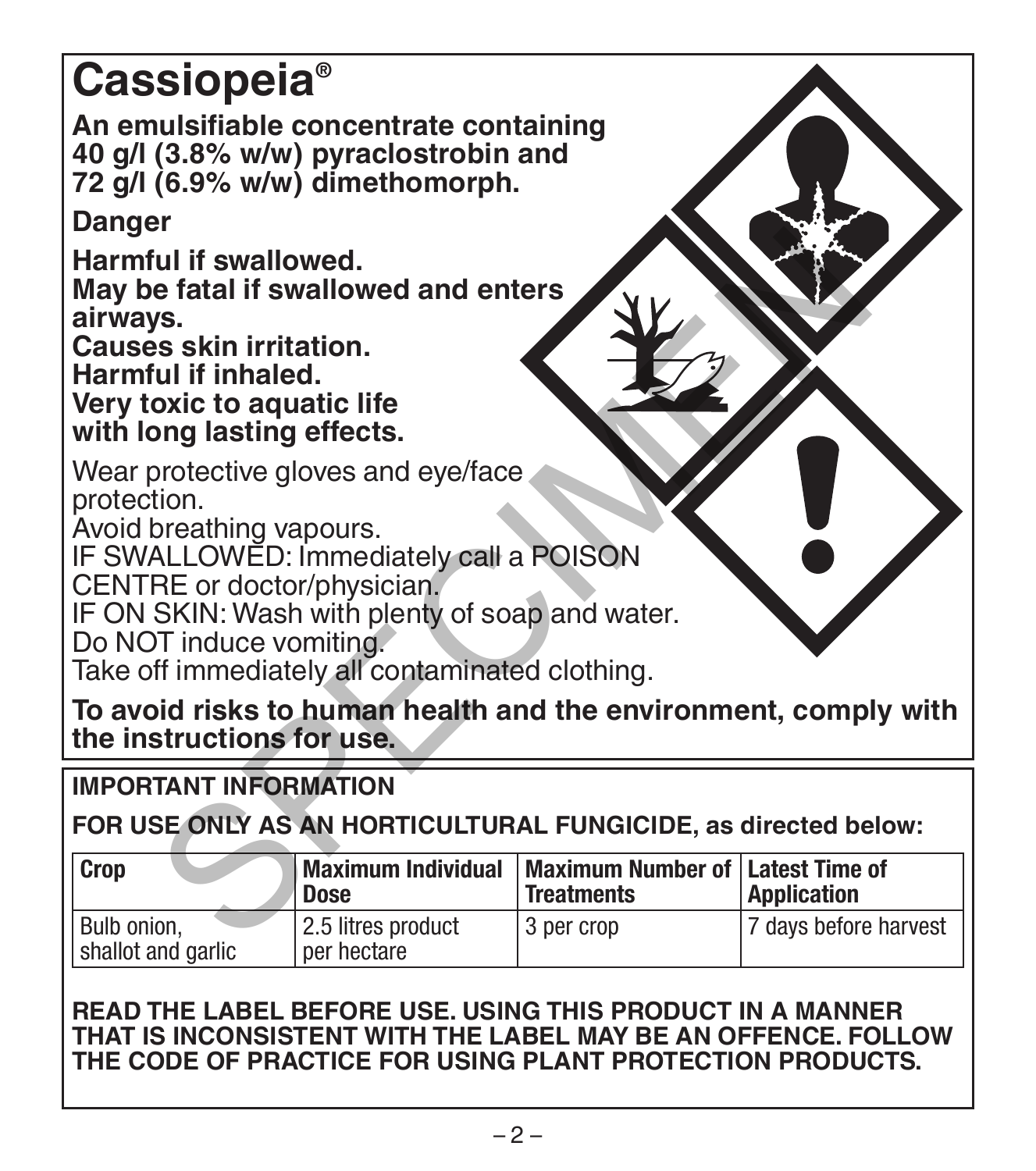# **DIRECTIONS FOR USE**

IMPORTANT: This information is approved as part of the Product Label. All instructions within this section must be read carefully in order to obtain safe and successful use of this product.

# **Restrictions/Warnings**

Consult processors before use on bulb onions, shallots or garlic for processing.

# **Disease control**

Cassiopeia is a fungicide with a combination of protectant, translaminar and locally systemic activity for the moderate control of downy mildew (*Peronospora destructor*) in bulb onions, shallot and garlic. processors before use on bulb onions, shallots or garlic for processing<br>
e control<br>
e control<br>
a is a fungicide with a combination of protectant, translaminar as<br>
activity for the moderate control of downy mildew (*Peronos* 

Cassiopeia should be applied as a preventative treatment before disease symptoms occur, or in accordance with appropriate disease monitoring and forecasting systems following periods of high infection risk.

### **Resistance Management**

Cassiopeia contains pyraclostrobin (a QoI fungicide) and dimethomorph (a CAA fungicide).

Effective disease management is a critical component in delaying the build-up of resistant pathogen populations. Therefore Cassiopeia should be applied according to the label recommendations for the target disease at the rate and timings indicated.

Cassiopeia should be applied preventatively, up to a maximum of three times per crop.

Cassiopeia should be applied in a programme containing fungicides with different modes of action.

When Cassiopeia is used in a programme with other CAA or QoI containing products, the total number of CAA or QoI applications should not comprise more than half of the total number of intended sprays for disease control per season.

For further advice on resistance management contact your agronomist or specialist advisor, or visit the FRAC website.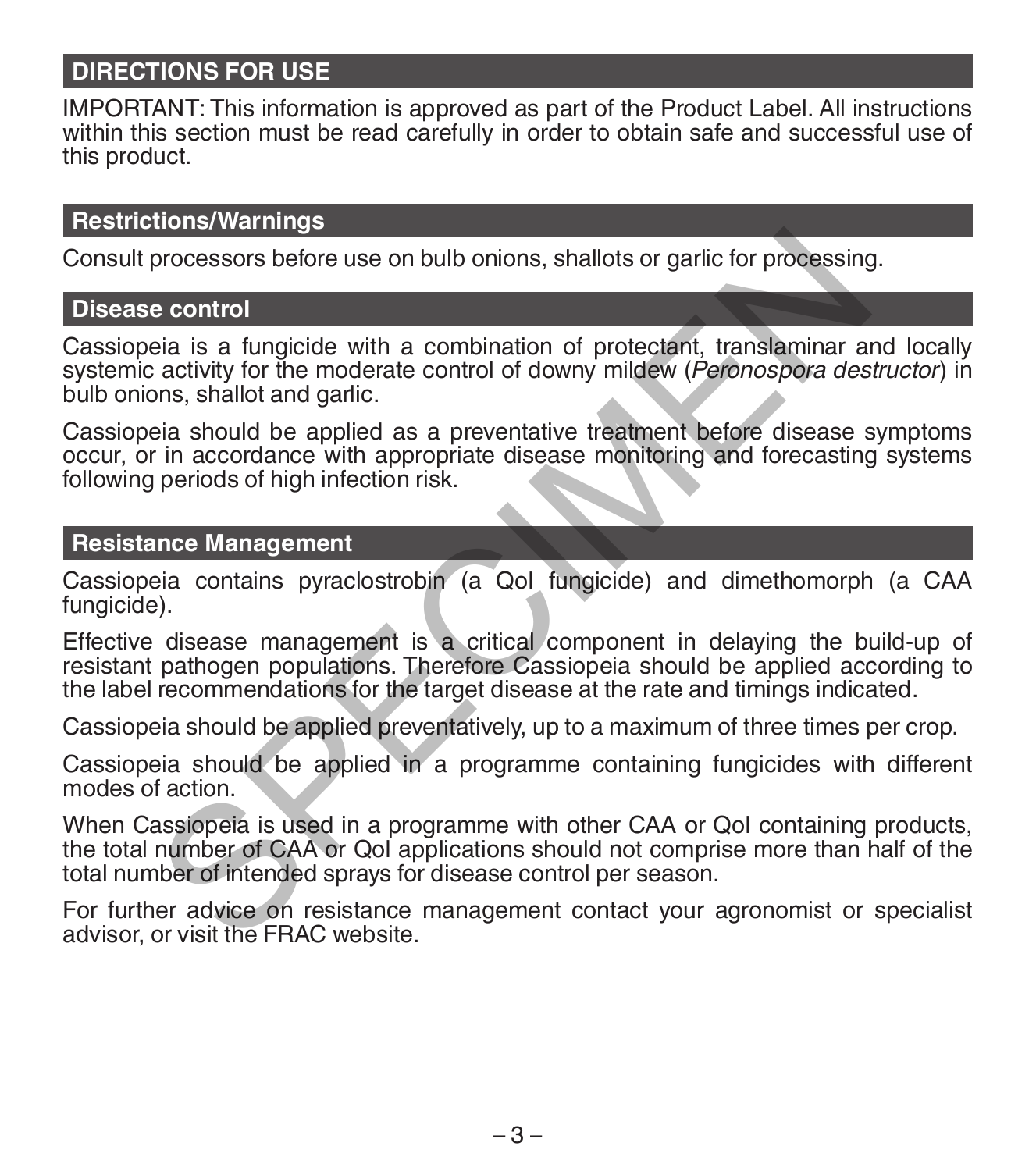### **Bulb onions, shallots and garlic**

### **Time of application**

For the moderate control of downy mildew (*Peronospora destructor*) in bulb onions, shallots and garlic, Cassiopeia should be applied in a protectant spray programme, from the four leaf stage of the crop (BBCH 14) until when 50% of the plants have leaves bent over (BBCH 48).

### **Rate of application**

Apply 2.5 kg/ha of Cassiopeia in a volume of 200−500 litres of water per hectare ensuring good coverage of the foliage. Repeat sprays at 7 − 10 day intervals, depending on disease pressure.

## **Mixing and Application**

### **Mixing**

Fill the spray tank with water to 3/4 of the volume required and start agitation.

Shake the container of Cassiopeia and pour the required quantity into the spray tank. Add the remainder of the water whilst maintaining agitation.

Rinse any empty containers thoroughly and add rinsings to the spray tank.

Apply immediately and continue agitation until spraying is complete.

### **Tank cleaning**

Wash sprayer thoroughly immediately after use, using clean water and following the sprayer cleaning quidance provided by the equipment manufacturer.

# **The following does not form part of the authorised label text.**

With many products there is a general risk of resistance developing to the active ingredients. For this reason a change in activity cannot be ruled out. It is generally impossible to predict with certainty how resistance may develop because there are so many crop and use connected ways of influencing this. We therefore have to exclude liability for damage or loss attributable to any such resistance that may develop. To help minimise any loss in activity the BASF recommended rate should in all events be adhered to. ear stage of the crop (BBCH 14) until when 50% of the plants have te<br>
CH 48).<br> **application**<br>
5 kg/ha of Cassiopeia in a volume of 200–500 litres of water pe<br>
good coverage of the foliage. Repeat sprays at 7 – 10 day inter

Numerous, particularly regional or regionally attributable, factors can influence the activity of the product. Examples include weather and soil conditions, crop plant varieties, crop rotation, treatment times, application amounts, admixture with other products, appearance of organisms resistant to active ingredients and spraying techniques. Under particular conditions a change in activity or damage to plants cannot be ruled out. The manufacturer or supplier is therefore unable to accept any liability in such circumstances. All goods supplied by us are of high grade and we believe them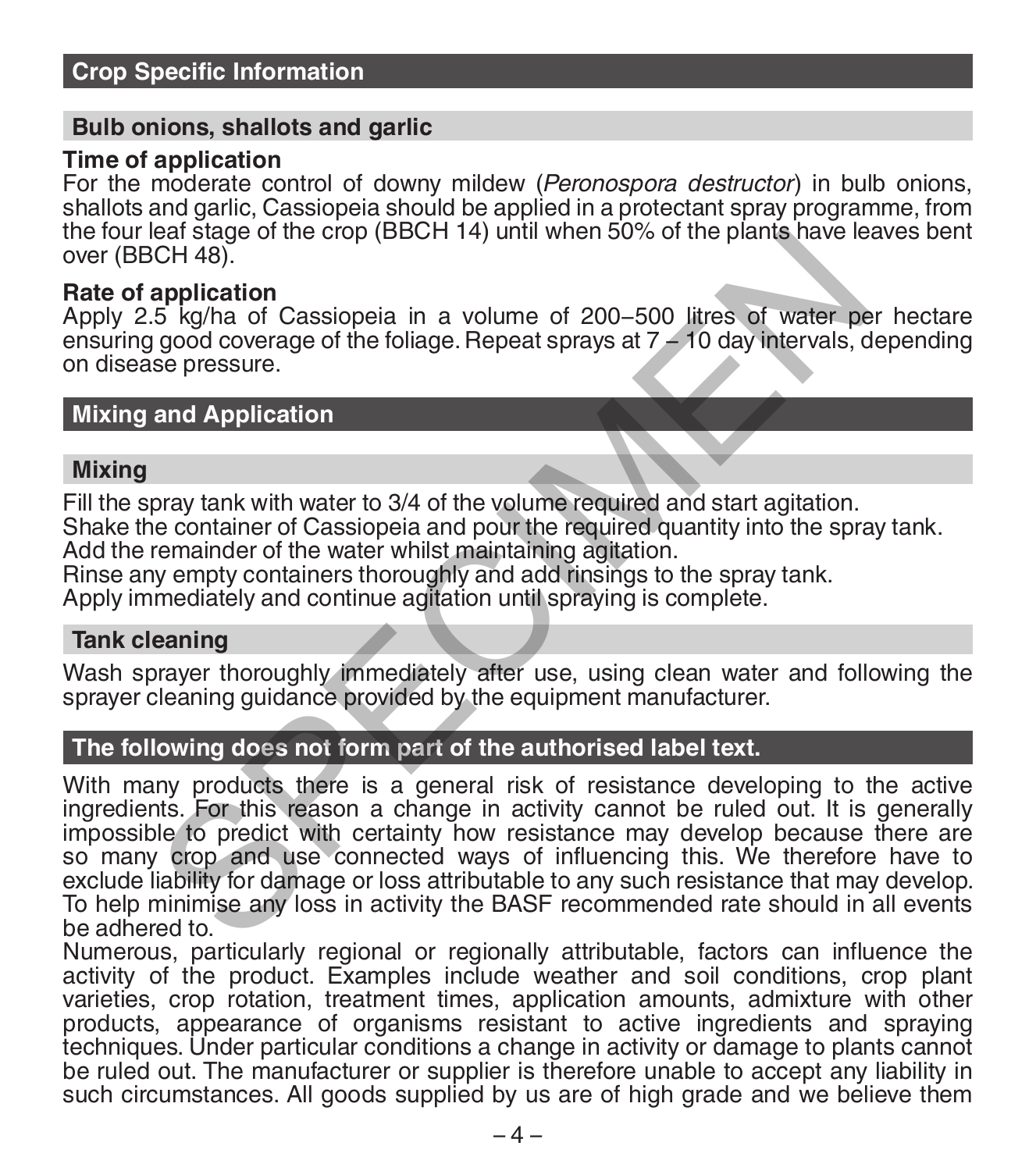to be suitable, but as we cannot exercise control over their mixing or use or the weather conditions during and after application, which may affect the performance of the material, all conditions and warranties, statutory or otherwise, as to the quality or fitness for any purpose of our goods are excluded and no responsibility will be accepted by us for any damage or injury whatsoever arising from their storage, handling, application or use; but nothing should be deemed to exclude or restrict any liability upon us which cannot be excluded or restricted under the provisions of the Unfair Contract Terms Act 1977 or any similar applicable law.

# **Section 6 of the Health and Safety at Work Act**

# **Additional Product Safety Information**

The product label provides information on a specific pesticidal use of the product; do not use otherwise, unless you have assessed any potential hazard involved, the safety measures required and that the particular use has "off-label" approval or is otherwise permitted under the Plant Protection Product Regulations (EC) No 1107/2009. The Structure of the Health and Safety at Work Act<br>
and Product Safety Information<br>
duct label provides information on a specific pesticidal use of the protherwise, unless you have assessed any potential hazard involved,<br>

The information on this label is based on the best available information including data from test results.

# **Safety Data Sheet**

To access the Safety Data Sheet for this product scan the QR code or use the weblink below:



agricentre.basf.co.uk/Cassiopeia/MSDS

Alternatively, contact your supplier.